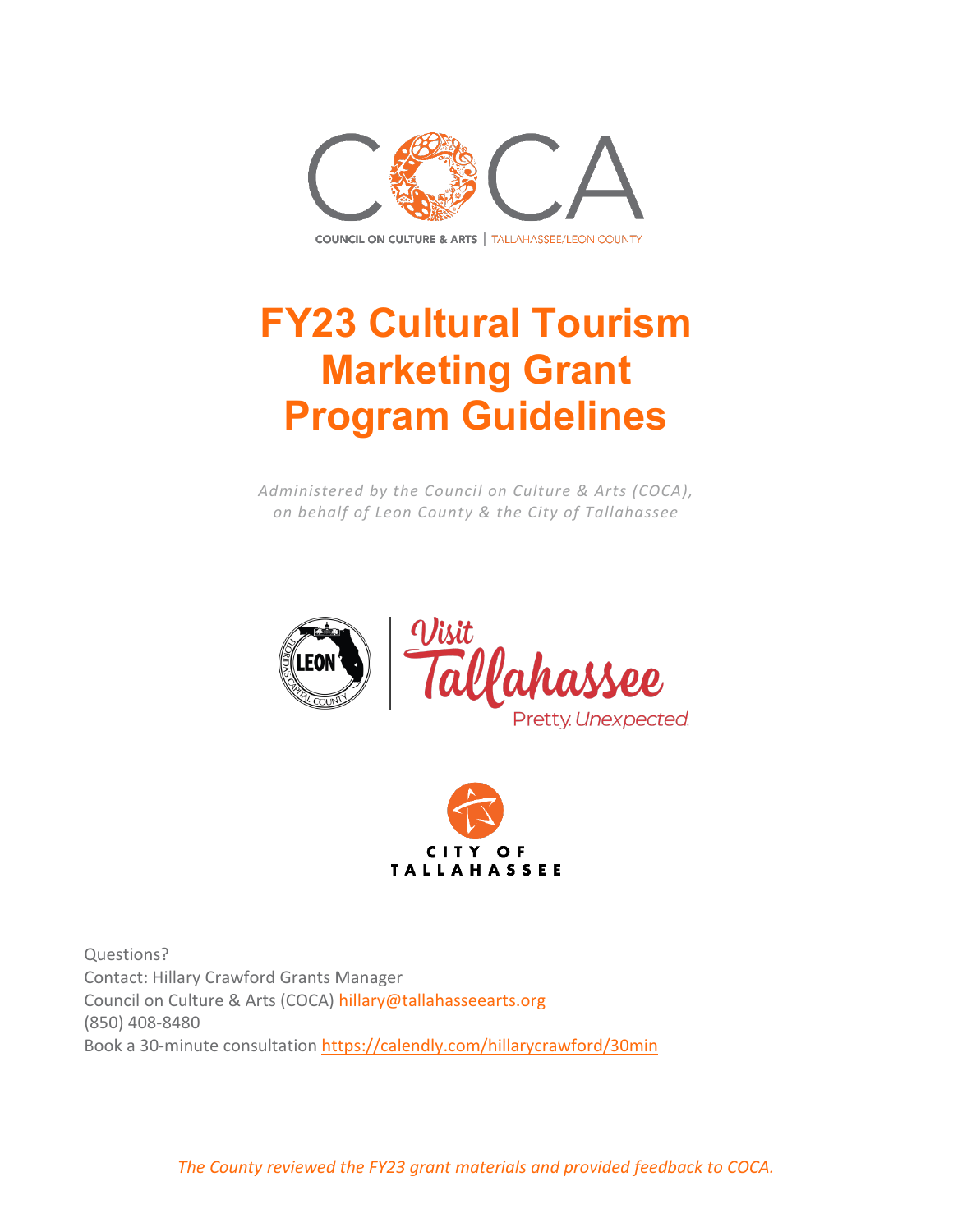# **Table of Contents**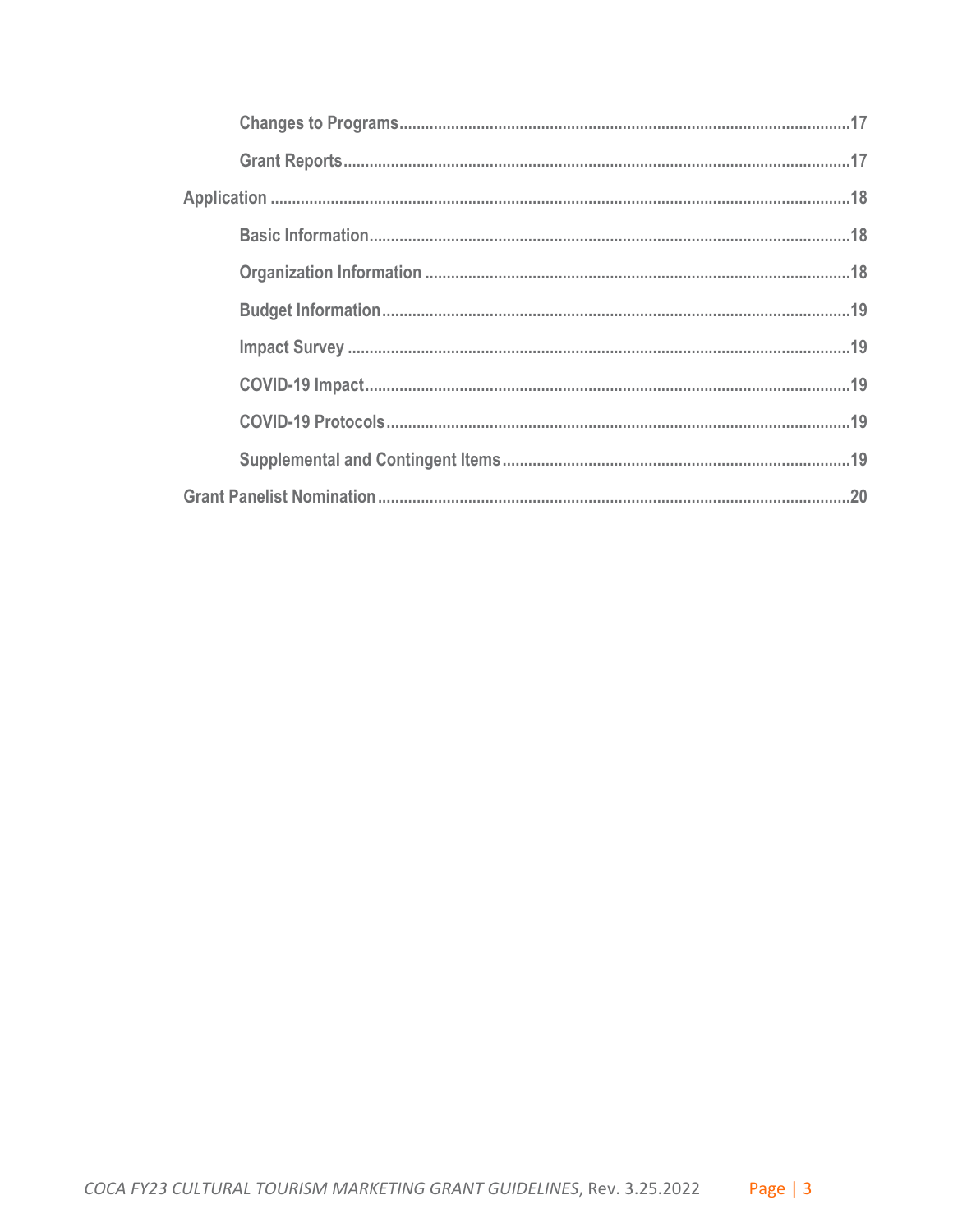

# <span id="page-3-0"></span>**About COCA**

COCA, the Council on Culture & Arts, is a non-profit organization that serves as the facilitator and voice for the arts and cultural industry in Florida's capital area. COCA's mission is to serve and support the community by promoting and advocating for arts and culture in Florida's capital region. We play a dual role: providing resources and promoting the arts and culture to citizens and visitors.

Designated to serve as the local arts agency for Tallahassee and Leon County, COCA is the capital area's only umbrella agency for arts and culture, and works with and for those who produce, invest in, and enjoy the arts and culture in the area.

COCA is not a government entity but works together with city, county, state, and local school districts as their cultural industry partner.

COCA designs and administers grant programs under contract with the City and County and in annual collaboration with a community task force and citizen review panel.

COCA staff is available to assist you at any stage of the application process. Please email Hillary Crawford, Grants Manager, at [hillary@tallahasseearts.org](mailto:hillary@tallahasseearts.org) to discuss eligibility requirements, schedule a technical consultation, or ask questions about completing your application.

# <span id="page-3-1"></span>**COCA Services**

Want to know more about COCA's many other programs that support our local cultural partners? Visit COCA online at [www.TallahasseeArts.org,](https://www.tallahasseearts.org/) and click on the COCA logo.



While you are exploring the COCA site, make sure you sign up for the COCA Classifieds email, which goes out on Thursdays to over 9,000 subscribers. Learn about funding sources, professional development, calls to artists of all disciplines, job opportunities, and more.

Grantees will also want to check out COCA's Marketing Resources and Media Guide at <http://tallahasseearts.org/resources/media-guide.>

Do not forget to post your events on [www.TallahasseeArts.org](http://www.tallahasseearts.org/) for inclusion in our Tallahassee Arts Guide "This Week" email of arts, culture, and heritage events that is sent to over 14,000 weekly recipients. We also produce a monthly art education e-newsletter. Sign up for all of COCA's enewsletters at <http://tallahasseearts.org/services/newsletters>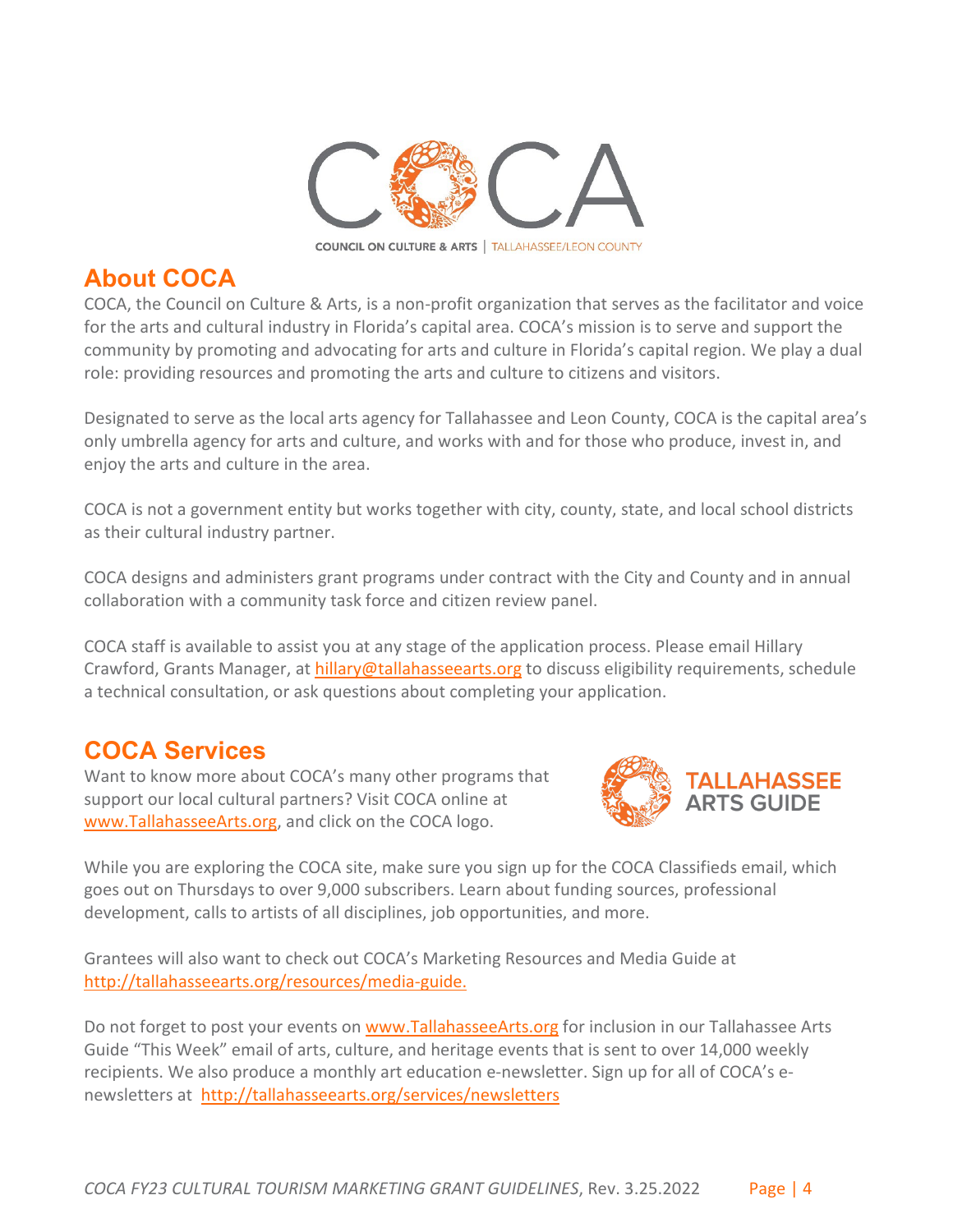# **FY23 COCA Grant Program Calendar**

- <span id="page-4-0"></span>• **March 25, 2022** – Grant Applications & Guidelines available, Application Portal Opens
- **April 6, 2022** Grant System Tutorial/FY23 Grant Application Webinar
- **May 6, 2022** Application Deadline FY23 Cultural Grant (CG)
- **May 6, 2022** Grant Panelist Nomination Deadline
- **May 6 – 12, 2022** CG COCA Staff Eligibility Review
- **May 13 – 27, 2022** CG County Eligibility Verification
- **May 20, 2022** CG Panelist Orientation
- **June 3, 2022** CG Applicant Revisions (If Necessary) Deadline
- **June 10, 2022** CG Secondary Leon County Eligibility Verification Results
- **June 17, 2022** Cultural Tourism Marketing Grant (CTMG) Application Deadline
- **June 17 - 23, 2022 –** CTMG COCA Staff Eligibility Review
- **June 24 – July 8, 2022** CTMG County Eligibility Verification
- **June 28, 2022** CTMG Panelist Orientation
- **June 30, 2022** CG Panel Review Meeting
- **July 15, 2022** Applicant Revisions (If Necessary) Deadline
- **July 22, 2022** Secondary Leon County Eligibility Verification Results
- **August 25, 2022** CTMG Panel Review Meeting
- **September 1, 2022** COCA Board Reviews & Approves FY23 Funding Recommendations
- **September 8, 2022** TDC Reviews & Approves FY23 Funding Recommendations
- **September 30, 2022** City & County Budgets Finalized
- **October 1, 2022**  Grant Period Begins
- **November 2022** First Payment disbursed (CG Group 1 and CTMG will receive one payment pending approval of logo recognition) \*
- **May 1, 2023**  Interim Reports Due (CG Groups 1-3, second payment to be paid out upon approval of interim report)
- **September 30, 2023** Grant Period Ends
- **October 30, 2023** Final Reports Due

\* FY23 payments will not be dispersed until FY22 grant files are closed.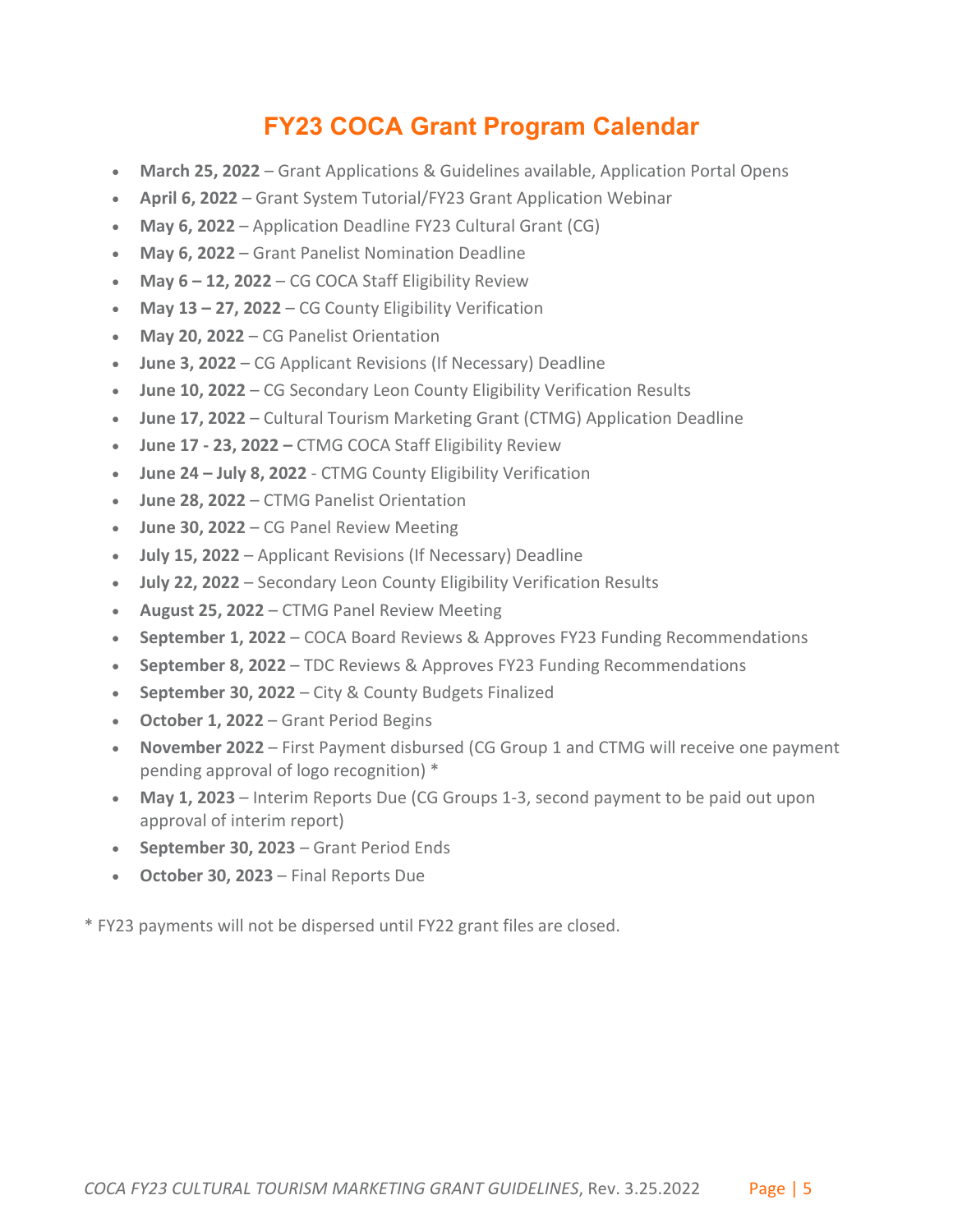# <span id="page-5-0"></span>**About COCA's Cultural Tourism Marketing Grant Program**

Please review all the following information carefully. COCA offers a grants workshop, free virtual consultations as questions arise, and we provide technical consultations to help you check your final draft for any errors up until one week prior to the final deadline. All consultations will be held virtually. If you have never participated in this grant program, we urge you to contact us immediately so that we can orient you to the process.

Our staff is always happy to help you through the process. For questions, email COCA's Grants Manager, Hillary Crawford at [hillary@tallahasseearts.org.](mailto:hillary@tallahasseearts.org) Also, these guidelines are available online at [https://tallahasseearts.org/services/grant-programs,](https://tallahasseearts.org/services/grant-programs) grant forms may be accessed through COCA's online grant portal [https://tallahasseearts.submittable.com/submit.](https://tallahasseearts.submittable.com/submit) Please consult the Grant Program Calendar (p. 5) for important dates.

#### <span id="page-5-1"></span>**Where Do the Funds Come From?**

COCA's Grant awards are funded solely through Leon County tourist development tax revenue and all applicants will have demonstrated efforts to enhance Leon County's tourism impact.

#### <span id="page-5-2"></span>**Who Decides Who Gets Funded?**

A panel of 3 volunteer marketing professionals will independently review and score each eligible application. The panel meeting where those recommendations are announced is open to the public and you are encouraged to attend. The meeting is attended by a COCA Board Member who does not score the grant proposals or make any recommendations for funding. Before the recommendations are submitted to Leon County's Tourist Development Council (TDC), the COCA Board of Directors votes to adopt them and to ensure that all the rules were followed.

#### <span id="page-5-3"></span>**Leon County Review Requirement**

Leon County will review all applications for eligibility and compliance with § 125.0104 of the Florida Statutes prior to the scoring of grant applications. See p. 12 for more details.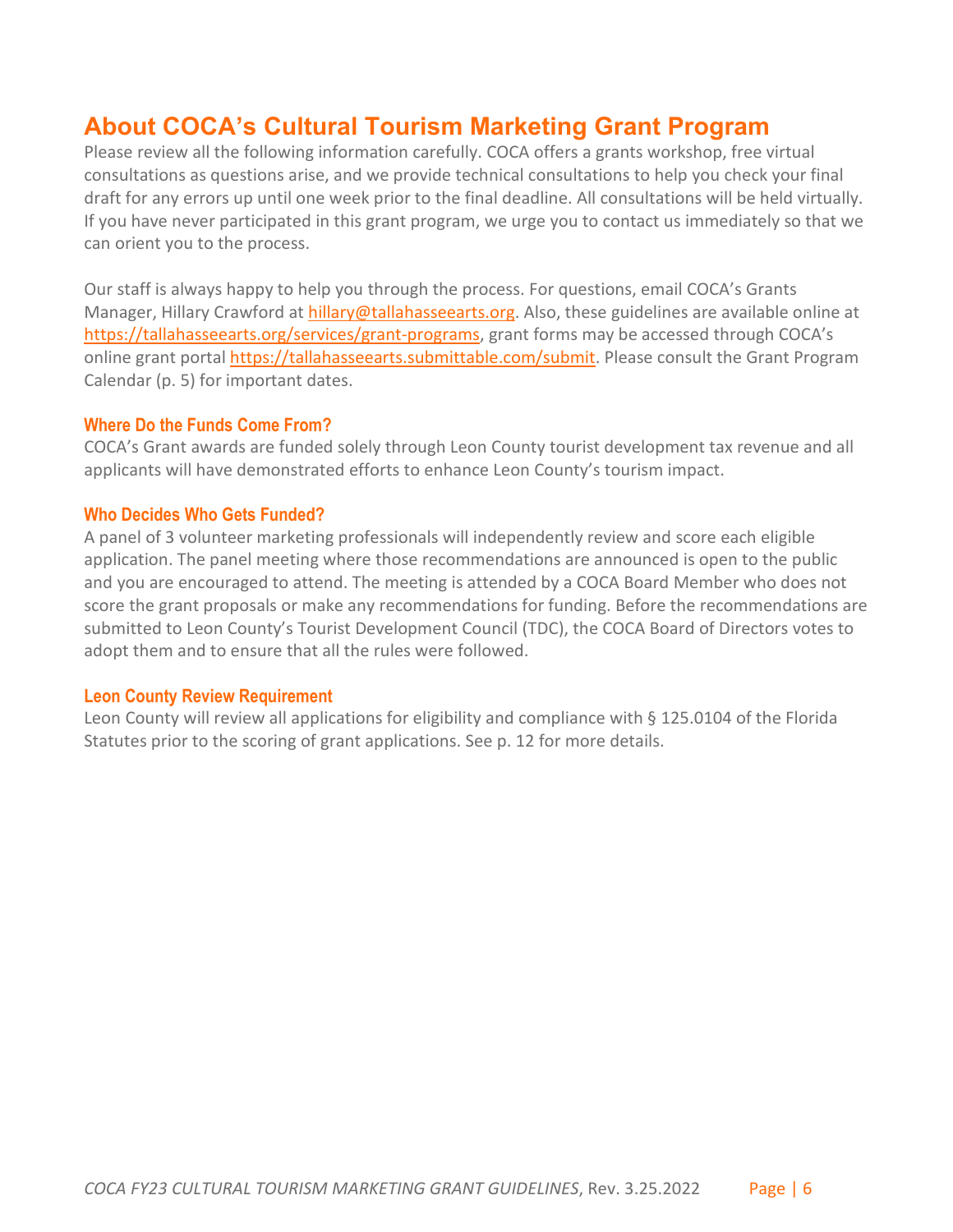# <span id="page-6-0"></span>Grant Program Mission and Scope

The Cultural Tourism Marketing Grant Program intends to increase the visibility and awareness of Leon County's arts and cultural organizations and their programming to visitors outside of the County. Marketing initiatives should highlight our vibrant and diverse cultural community and seek to attract visitors.

For this grant, organizations will need to specify the marketing and promotional initiatives which use media outlets or strategies that reach outside the Tallahassee/Leon County market. In addition, the use of these grant funds should raise the overall awareness of Leon County as a desirable place to visit.

Applicants must establish quantifiable objectives and conduct a program evaluation to assess the program's effectiveness.

#### <span id="page-6-1"></span>**Definition of Tourism**

For this grant program a tourist means "a person who participates in trade or recreation activities outside the county of his or her permanent residence or rents or leases transient accommodations."

For a program to be eligible for Tourist Development Tax funding a program must meet this criterion: "If tax revenues are expended for an activity, service, venue, or event, the activity, service, venue, or event shall have as one of its main purposes the attraction of tourists as evidenced by the promotion of the activity, service, venue, or event to tourists." Refer to Florida Statutes 125.0104 Section 5(a)(2) for more details.

The following resources may be helpful in your cultural tourism development efforts. If you know of other resources, please pass them along for COCA to share with your colleagues. Email us at [info@tallahasseearts.org.](mailto:info@tallahasseearts.org)

Visit Tallahassee (Leon County's Tourist Development Department) enhances the local economy and quality of life through benefits associated with a strong visitor industry: maximizing the number, length of stay, and economic impact of visitors to Leon County. Visit Tallahassee provides a variety of services for visitors including a full-service visitor center, free brochures from attractions and detailed maps. Visit Tallahassee also offers complimentary planning assistance to groups such as conventions, reunions, weddings, motor coach and cultural and sporting events. For more information, go to [www.VisitTallahassee.com.](http://www.visittallahassee.com/)

COCA can help your efforts in promoting your destination and events via radio, television, newspapers, information bureaus, magazines, or on-line with our Media Guide and other resources. Our Media Guide is regularly updated and expanded to reflect the ever-changing media climate, expose new publicity trends, identify regional resources, and assist you with your marketing efforts. Included in this section are marketing handouts from COCA and Visit Tallahassee that can be used to help promote your events. Visit<http://tallahasseearts.org/resources/media-guide> to view the media guide and other COCA marketing resources.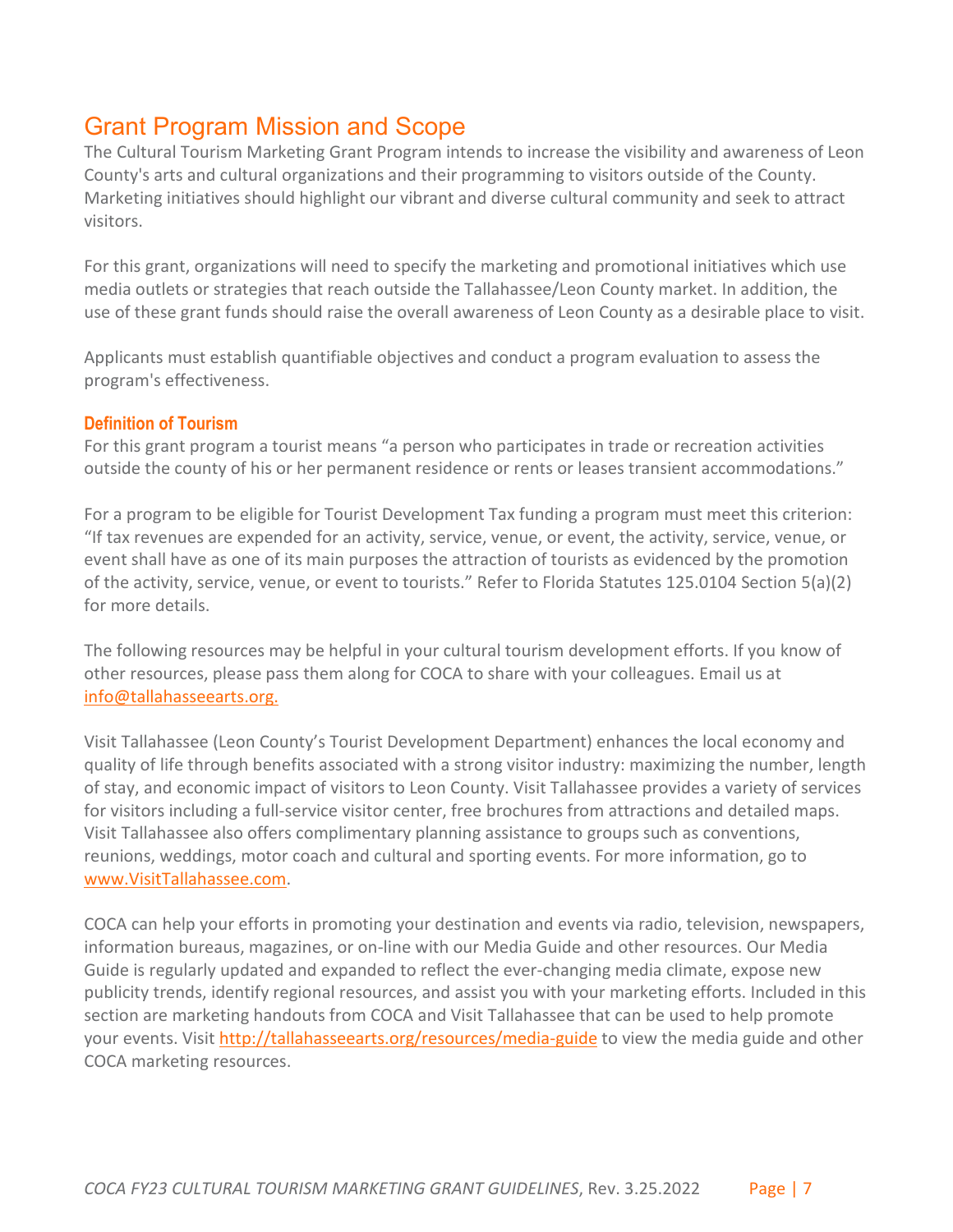Suggested ideas to promote tourism include:

- Use COCA's Media Guide (linked above) to include regional media when submitted press releases
- Use event calendars in Tallahassee and Leon County, as well as those in surrounding counties
- Use social media platforms that can extend your reach outside of our local area
- Include logos and links to COCA's Tallahassee Arts Guide [www.TallahasseeArts.org o](http://www.tallahasseearts.org/)n your website(s).
- Include the Visit Tallahassee website [www.VisitTallahassee.com](http://www.visittallahassee.com/) in your organization's website, so visitors can look for hotel and dining ideas
- Use trade publications where appropriate to promote and market your local activities
- Update your listings in local visitor's guides
- Provide promotional materials to Visit Tallahassee and COCA
- Use COCA's Tourism Resources [https://www.tallahasseearts.org/classified/toolkits](https://www.tallahasseearts.org/classified/toolkits-promotional-resources/)[promotional-resources/](https://www.tallahasseearts.org/classified/toolkits-promotional-resources/)

COCA will provide individual consultations on marketing, organizational, programming and tourism strategies. Call COCA anytime at 850-224-2500 to set up an appointment.

# <span id="page-7-0"></span>**Eligibility**

To be eligible to apply for funding, your organization must meet the following requirements:

- **1. Applicants must be either:** 
	- a. **not-for-profit Florida corporation with at least 60% of your operating cash\* budget originating from earned income and classified by the IRS (Internal Revenue Service) as a 501(c)3, sub-class "public charity".** COCA will confirm not-for-profit status with the IRS and/or the Florida Division of Corporations. If we cannot confirm your status, you will be asked to provide proof of current not-for-profit status.
	- b. **a department, museum, or other organization working under the FEID number of a part of the State of Florida, Florida State University, Florida A&M University, or Tallahassee Community College**
- **2. Applicant must have arts and/or history programming as its primary purpose.**

The broad range of activities funded by this grant includes visual, performing & literary arts, arts education, historic destinations, media arts, and museums. (State of Florida, Division of Cultural Affairs Eligibility statement re: Museums To be an eligible museum, the organization must be open to the public for at least 180 days each year, own or utilize works of art, historical artifacts, or other tangible objects, whether animate or inanimate; care for these works of art, historical artifacts, or other tangible objects; exhibit these works of art, historical artifacts, or other tangible objects to the public on a regular schedule.)

Even if an organization presents occasional arts or history programming, if its mission is not primarily arts and/or history, then funding should be sought elsewhere. This includes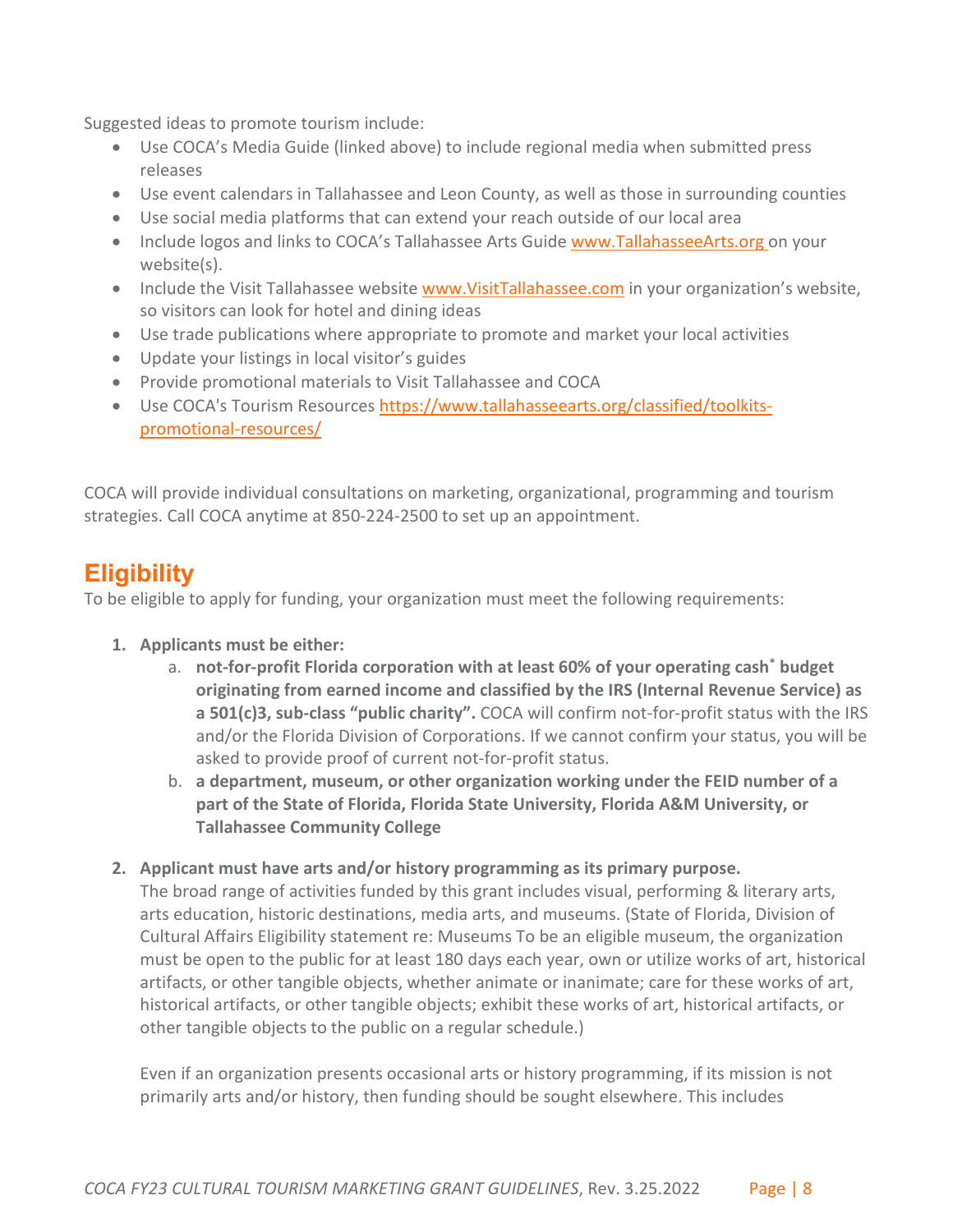organizations with civic, educational, social service, environmental, health related, religious, political, journalistic, athletic, or multifaceted missions.

- **3. Applicant must have completed at least one fiscal year of programming in your discipline.** "Programming" refers to public events and activities, not simply fundraising activities.
- **4. Applicant must be committed to and have a plan in place to provide for accessibility for people with disabilities, including compliance with the ADA.**
- **5. Program/Event/Activity must take place in Tallahassee/Leon County.**
- **6. Program/Event/Activity must be open and accessible to the public.**
- **7. In addition to arts and culture, applicant must have as one of its main purposes the attraction of tourists as evidenced by the promotion of the activity, service, venue, or event to tourists.**
- **8. Applicant must market program/event/activity to potential visitors outside of Tallahassee/Leon County to attend/participate in the event/activity.**
- **9. Applicant must have a budget that clearly indicates out-of-market advertising or promotion.**
- **10. Applicant must track and report number of visitors served by program/event/activity.**
- **11. No program/event/activity may receive grant funding from both the Tourism Grant Program and the Council on Culture & Arts (COCA).**

Organizations will complete an eligibility quiz in COCA's online grant portal. Organizations that meet the requirements listed above will be taken to the application form. If you have questions regarding eligibility, email COCA's Grants Manager, Hillary C[rawford at hillary@tallahasseearts.org](mailto:hillary@tallahasseearts.org)

### Calculating Your Request

Each organization may request no more than \$3,000.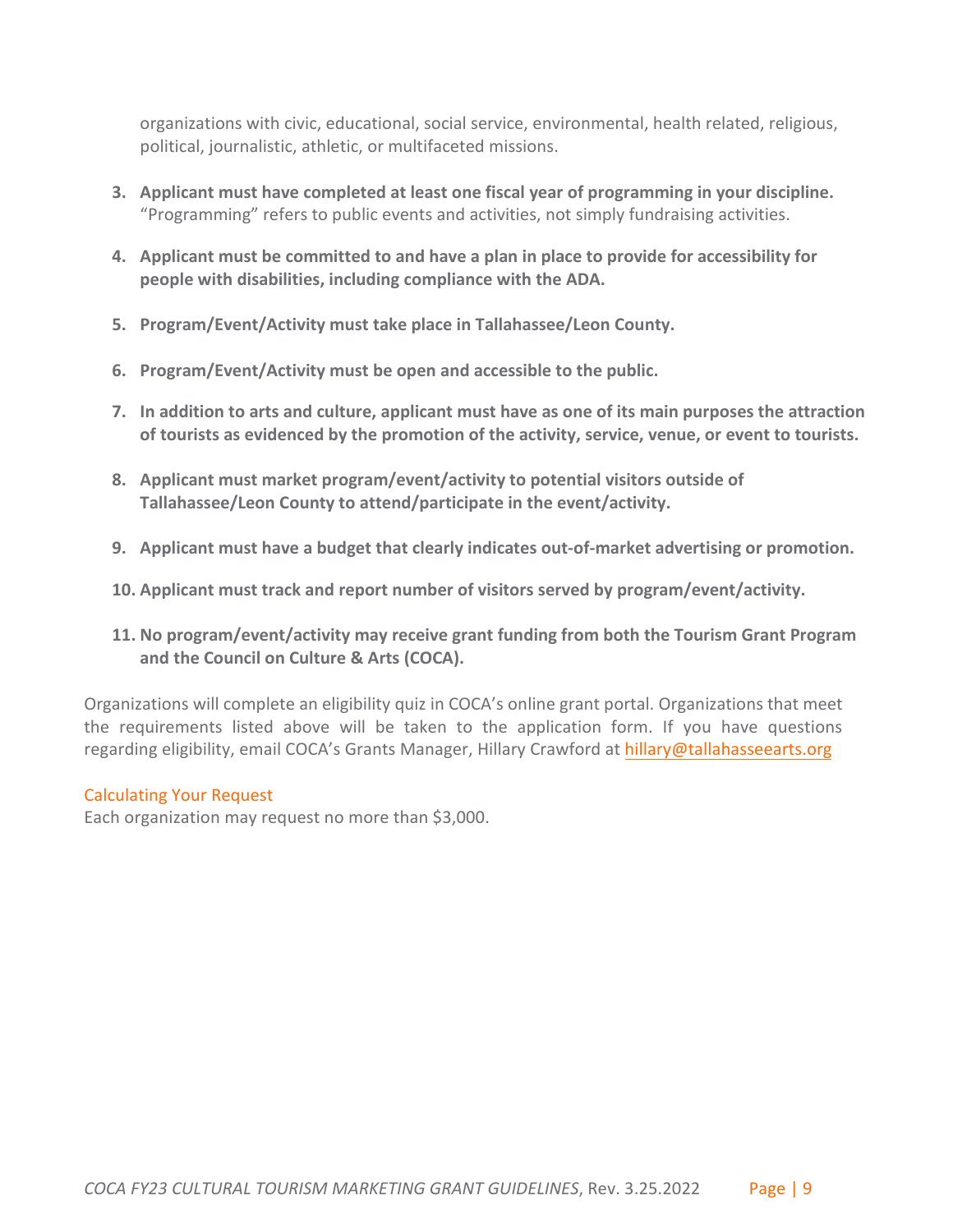# <span id="page-9-0"></span>**How Do I Apply?**

If you meet the requirements listed on p. 8-9, then you are eligible to apply. If you do not meet these requirements, please do not apply for a grant.

- 1. Determine eligibility
- 2. Read instructions and tips for each section. Before you begin your application, it is important to know:
	- how much funding you can apply for
	- how you can and cannot spend grant funds
	- when you can spend the grant funds
	- what rules you are going to have to agree to
	- how your application is going to be scored
- 3. Complete your grant application.

Each section has its own instructions; please read and follow these instructions carefully. There are tips in each section to assist you as well.

All applications must be submitted through COCA's online grant portal at <https://tallahasseearts.submittable.com/submit>

COCA offers technical assistance to all interested applicants. If you would like to have your draft application reviewed before submission, please do so at least one week before the deadline. New applicants are *strongly* encouraged to set up a consultation.

The application deadline is Friday, July 22, 2022.

Late applications will not be accepted under any circumstances. If you have difficulties with the submission of an electronic application, please email us.

### <span id="page-9-1"></span>**How Can Grant Funds Be Spent?**

There may only be one application per year for funds to benefit any single organization. No project/event/activity may receive grant funding from both the Tourism Grant Program and the Council on Culture & the Arts (COCA).

All funds must be spent within the grant activity period of October 1 through September 30. Funds that are not spent within this period (or for the specific programs and expenses described in your application) are subject to repayment.

Applicants will detail how grant funds, if awarded, will be used to market and/or promote one of the organization's programs, publications, events, or other public activities to visitors outside of Leon County.

All events and activities funded by this grant must be for the public and not be intended for an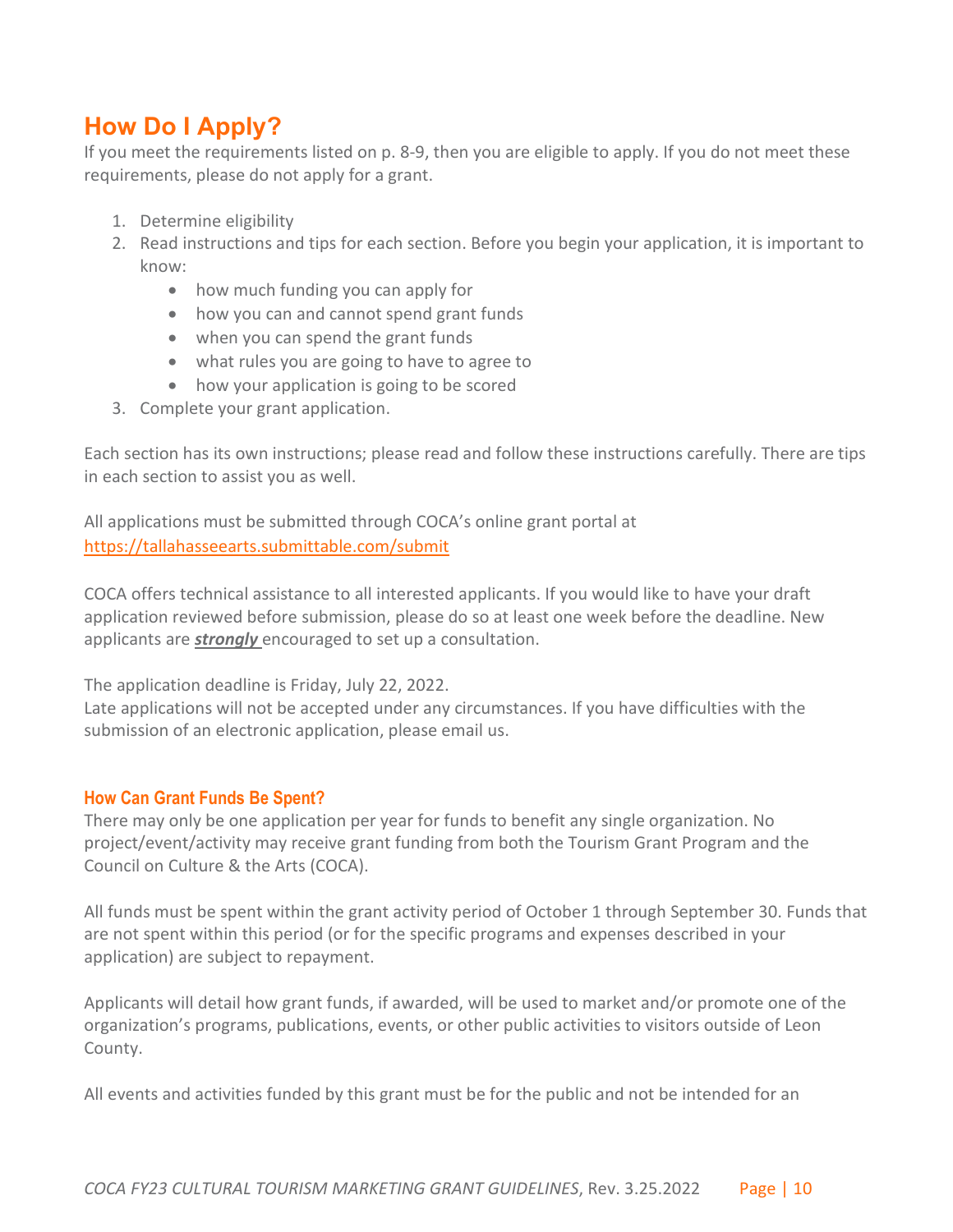exclusive target group only. Any fees charged to participate should be reasonable and not so high as to effectively exclude a large group of people.

Please be certain that panelist have enough information in your application to evaluate your programs based on each of the scoring criteria.

### <span id="page-10-0"></span>Allowable Expenses

Funding must be spent to promote and advertise arts or cultural events in Leon County to increase tourism.

Examples of eligible opportunities may include, but are not limited to:

- Media placement and production (print, online, broadcast, & radio)
- Printed materials
- Tradeshow registration fees and booth rentals
- Video/CD-ROM/DVD production
- Public relations/media communications
- Promotional items
- Website development
- Graphic design
- Marketing personnel (for work marketing to tourists)

Examples of eligible advertising and promotional mediums may include, but are not limited to:

- COCA or Visit Tallahassee cooperative advertising opportunities
- Regional radio, newspaper or magazine advertisements that will reach outside Leon County
- Outdoor billboard ads (outside Leon County)
- Online advertisements and/or promoted posts on social media platforms with a broad reach
- Advertisements in trade publications or journals
- Website development or enhancement
- Flyers and/or brochures (for distribution outside Leon County or to visitors)
- Software, equipment, or services for hybrid programming such as Zoom, StreamYard, Roku, etc.

REMINDER: For the purposes of this grant, organizations will need to specify marketing and promotional initiatives which use media outlets or strategies that are not primarily focused on the local Tallahassee/Leon County market. Use of these grant funds should raise the overall awareness of Leon County as a desirable place to visit.

### <span id="page-10-1"></span>Non-Allowable Expenses

- Overhead
- Capital Expenses
- Expenses incurred or obligated outside of the grant period
- Bad debts, contingencies, fines and penalties, interest, and other financial costs
- Mortgage payments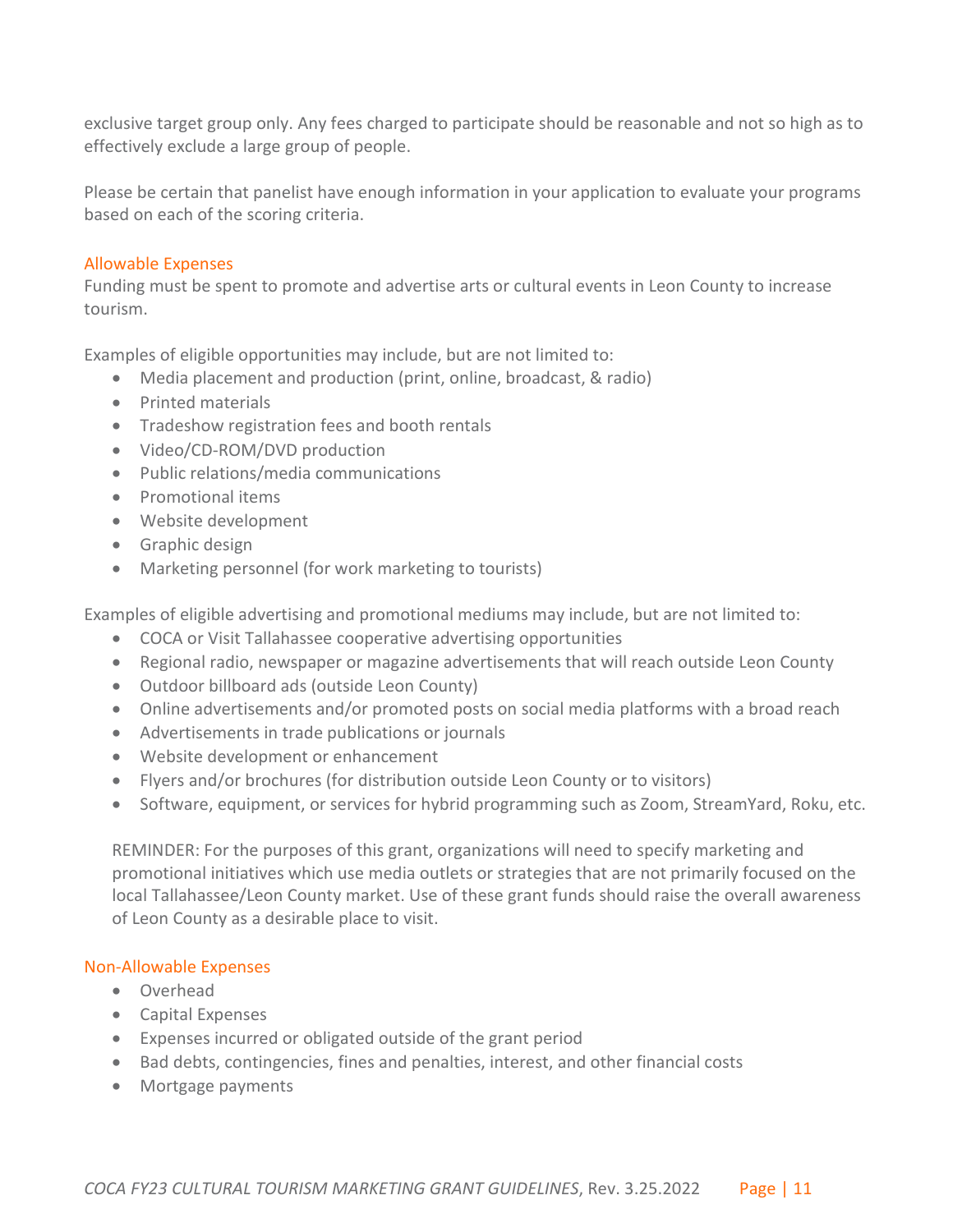- Operation of privately-owned facilities (i.e., studios, homes)
- Private or exclusive entertainment (i.e., parties, receptions or benefits that are not open and accessible to the public)
- Food and beverages (including alcohol)
- Cash reserves
- Contributions and donations
- Endowment
- Fellowships/scholarships
- Fundraising
- Re-granting
- Third-party grant administration (indirect costs)
- Attendance at conferences and seminars
- Travel
- Plaques and awards
- Religious programs
- Lobbying or attempting to influence federal, state, or local legislation or any other expenditure not authorized by Chapter 112 of the Florida Statutes.
- Leon County discourages line-item requests if you are eligible to apply to this grant program or others.
- <span id="page-11-1"></span>• No project/event/activity may receive grant funding from both the Tourism Grant Program and the Council on Culture & Arts (COCA).

# <span id="page-11-0"></span>**How Are Applications Reviewed?**

COCA staff will review all applications to confirm eligibility to the goals of the COCA grant program and the Tourism Statute 125.0104 F.S. Eligible applications will be provided to the Director of Tourism to verify eligibility to the Tourism Statute 125.0104 F.S. If the County determines that the application is ineligible, the rationale will be provided to COCA in writing on or before August  $12<sup>th</sup>$  and transmitted to the applicant by COCA. The applicant will then have until August  $17<sup>th</sup>$  to revise and submit an application that will be transmitted by COCA to the County, who will review revised applications and provide a written decision on eligibility of the same to COCA on or before August  $24<sup>th</sup>$ . If the County does not inform COCA of the ineligibility of any specific application(s) and the rationale for such decision by August  $12<sup>th</sup>$ , then such application may be presumed eligible and proceed to evaluation by the grant scoring panel. Any applications deemed ineligible by the County as described above, will not proceed to scoring, and such decisions are final and unappealable except for the revision process provided above (refer to p. 7 for statutory requirements).

#### <span id="page-11-2"></span>**Panel Review Process**

COCA uses a citizen review panel process, like both the State and NEA (National Endowment for the Arts) grant programs, to make recommendations for funding. A panel of 3 volunteer marketing professionals will independently review and score each eligible application. Applications will be evaluated on a series of criteria (see rubric below). Applications will be ranked according to the total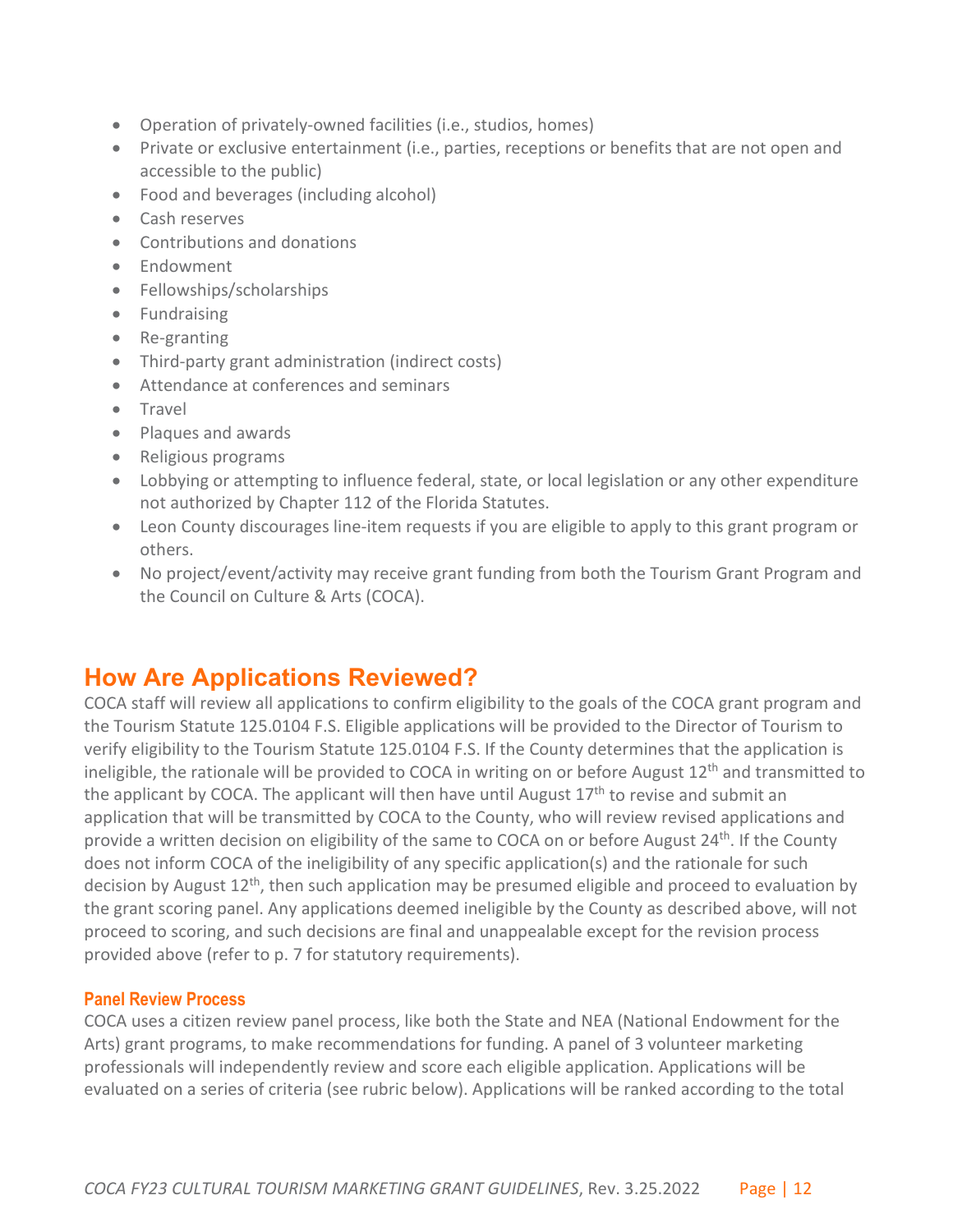average of panelist scores. Funding will be disbursed according to ranked score.

Panels are composed of non-profit businesspeople, tourism professionals, community leaders, artists, educators, experts in cultural disciplines and others as deemed appropriate for review criteria. COCA accepts nominations for panelists year-round by COCA. A link to the panelist nomination form is on p. 20.

In appointing panel members, COCA considers geographic representation, minority representation, professional acumen, objectivity, and diverse aesthetic, institutional, and cultural viewpoints. All panelists must comply with the Standards of Conduct for Public Officers and Employees of Agencies as set forth in F.S. Section 286.012.

Panelists must recuse themselves from the discussion and scoring of any application from an organization in which they:

- serve as a board or staff member
- serve as a key volunteer
- serve as a paid consultant
- have any other formal association or other experience which will give the appearance of a conflict

Staff and Board members of COCA (as well as their spouses) and/or any applicant organization will be ineligible to serve as a voting panelist for the Cultural Grant Program.

Applicants attending panel meetings will be available to answer questions asked by panel members but not be allowed to elaborate on their grant beyond those questions. Applicants will be allowed to respond to all questions and comments from panel members during the review meeting. All panel proceedings are open to the public.

A member of the COCA Board of Directors will attend each panel meeting but does not review or score the applications. Members of COCA's staff will be present to provide technical assistance.

The panel's recommendations will be reported to the COCA Board of Directors for review and approval before forwarding to the Tourist Development Council (TDC) for review and approval.

The COCA Board is authorized to amend such recommendations based on added information not made available to the panel. Examples of the types of added information that may prompt such amendment include, but are not limited to:

- a panelist conflict of interest not disclosed at the panel meeting.
- misinformation presented at the panel meeting by someone other than a designated applicant representative.
- COCA staff error discovered after the panel meeting.
- bankruptcy or other fiscal concerns.
- or changes in the applicant's staff or operations that would impair implementation of the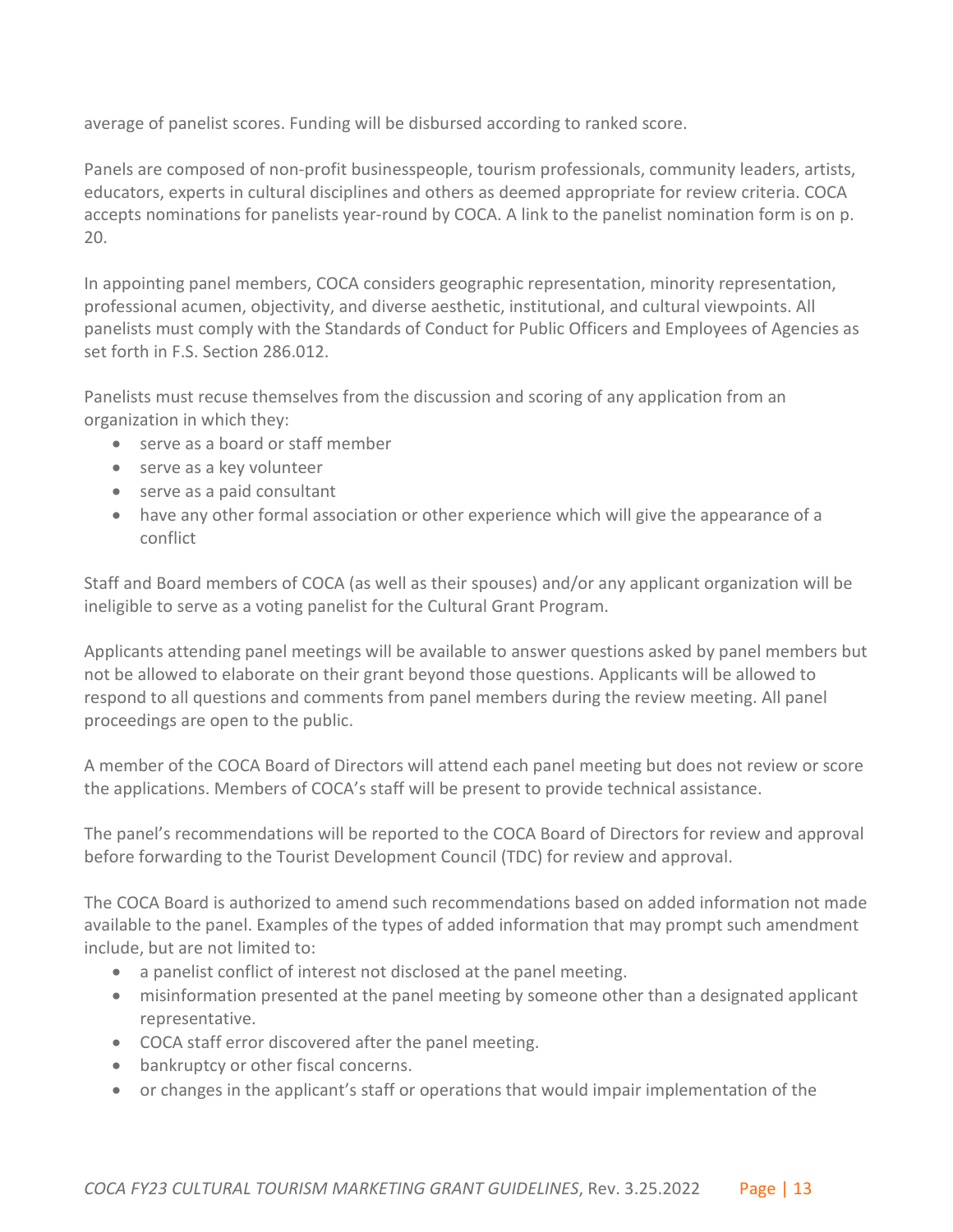proposed grant activity.

Applicants will be notified of the outcome of the grants review and approval process. No award is final, however, until the City and County Commissions approve their annual budgets. Funding for this grant program is contingent upon City and County budgets and tax collections.

## <span id="page-13-0"></span>**Scoring Criteria**

The following criteria will be used to evaluate grant applications:

20% - Use of funds increases the visibility and awareness of your programming to those outside Leon County.

20% - Proposal enhances and fits into organization's overall marketing efforts.

20% - Organization's activities, services, venue(s), or event(s) help to promote Tallahassee/Leon County as a tourist destination.

20% - Organization has an effective plan to track results of marketing efforts through audience surveys and/or other methods.

20% - Organization has a strong and effective overall marketing plan.

Applicants may receive up to 20 points in each of the categories described above. Each of the panelist's scores will be averaged together to produce the final, ranked score which an applicant receives. The highest possible score an applicant can receive is 100.

### <span id="page-13-1"></span>**Funding Formula**

Applicants will be recommended for funding based on their score.

Below is the funding formula used to determine the recommended maximum funding for requests. These formulas are guidelines, not guarantees and may require adjustment at the discretion of COCA's Board of Directors in response to changes such as local government funding of the grant program.

| <b>Average Score</b> | <b>Maximum Funding</b> |
|----------------------|------------------------|
| $90 - 100$           | 100% of request        |
| $80 - 89$            | 90% of request         |
| $70 - 79$            | 85% of request         |

Applications which receive an average score below 70 will not be recommended for funding. Available funding will be awarded beginning with the highest average score and continue, from highest to lowest average score, until it is no longer possible to fund the next highest-scoring proposal at the formula level due to exhaustion of funds. The remaining funds will be allocated to the next highest scoring proposal. (If this amount is insufficient to carry out the proposal, the applicant may decline the funding, and the remaining funds will be given to the next applicant on the ranked list of funding proposals).

In the case of a tied score, the organizations with identical scores will be awarded the full amount of their recommended funding until all available funding runs out. In the case of a tie when available funding runs out, then the organizations with an identical score will share the remaining funds evenly.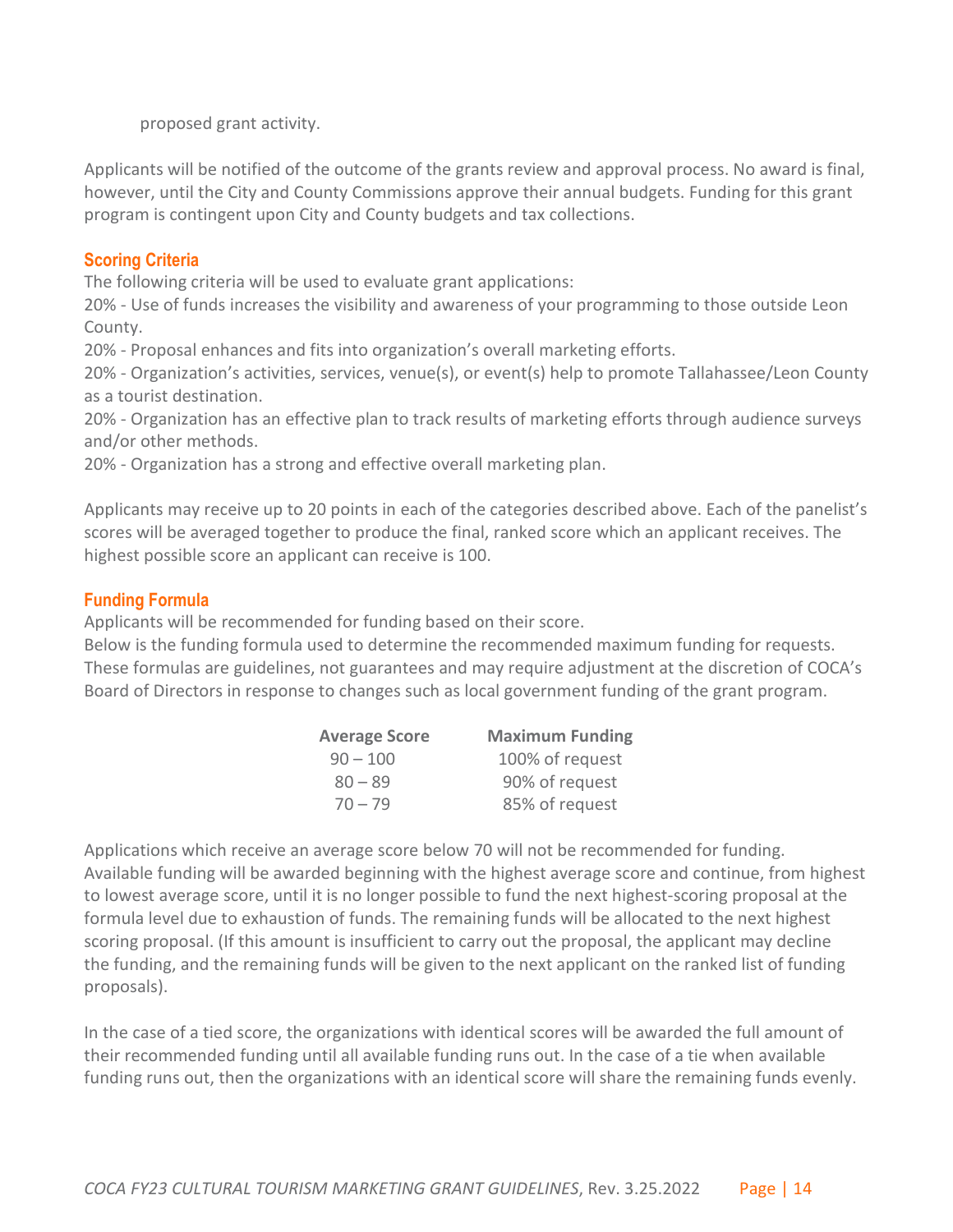#### <span id="page-14-0"></span>**Reconsideration of Scoring Request**

Any applicant wishing to request reconsideration of its score must submit a written and signed request for reconsideration to the COCA Board of Directors within 72 hours (3 business days) after the verified scores are announced via email by COCA Staff. Timely requests for reconsideration will be forwarded by the Chair of COCA's Board of Directors to the full scoring panel, which will review the request(s) and announce its final, unappealable decision at a public meeting within approximately seven (7) days, but no more than fourteen (14) days, following the submission of the request. In addition, suggestions regarding the grant program's policies and guidelines are welcomed year-round. The grant program is reviewed annually with the collaboration of a public task force and all applicants are encouraged to participate in the process.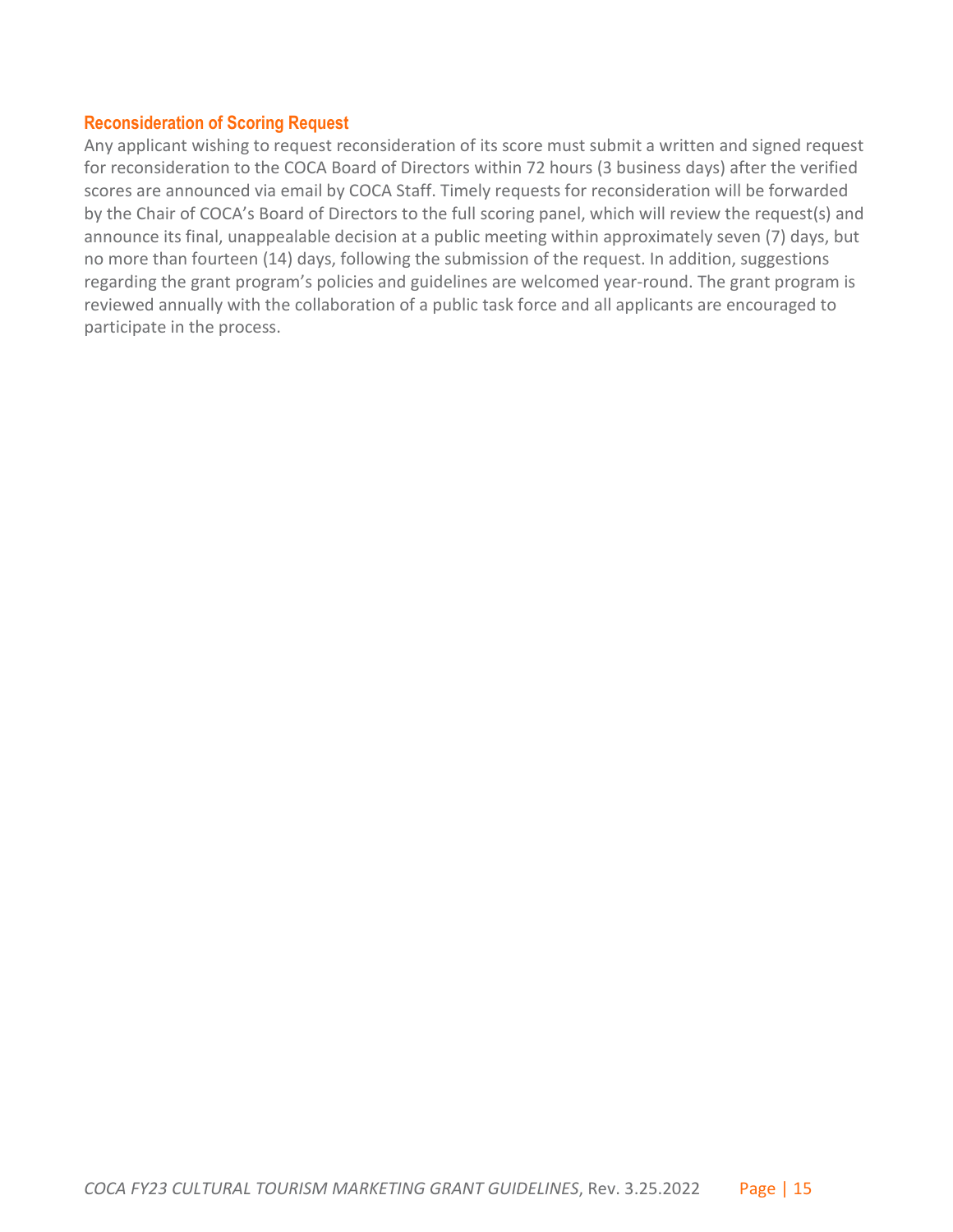# <span id="page-15-0"></span>Important Information for All Applicants

## <span id="page-15-1"></span>**After Award Approval**

Once COCA has received a signed contract from an approved applicant, processing of the grant award begins. The award is paid out in multiple installments after receipt of the signed grant contract. Grantees who have not executed their grant contract within 90 days of receipt, risk forfeiture of grant funds.

### <span id="page-15-2"></span>**Grant Period**

All grant funds must be spent between10/1/22 and 9/30/23. There can be only one application per grant period for funds to benefit any single organization.

### <span id="page-15-3"></span>**Non-Discrimination**

By submitting this application, applicants agree they do not discriminate:

- On the grounds of race, color, or national origin (including limited English proficiency), in accordance with Title VI of the Civil Rights Act of1964, as amended (42 U.S.C. 2000d et seq.).
- On the grounds of disability, in accordance with Section 504 of the Rehabilitation Act of 1973 (29U.S.C. 794) and the Americans with Disabilities Act of 1990 ("ADA") (42 U.S.C. 12101-12213).
- Based on age, in accordance with the Age Discrimination Act of 1975 (42 U.S.C. 6101 et seq.).
- Based on sex, in any education program or activity, in accordance with Title IX of the Education Amendments of 1972 (20 U.S.C. 1681 et seq.).
- Based on sexual orientation or gender identity in accordance with the City of Tallahassee's Anti-Discrimination and Anti-Harassment Policies and Procedures.

Should there be a discrimination concern regarding a grantee, a copy of COCA's Civil Rights Complaint Policy is available upon request.

For further information and copies of the non-discrimination regulations identified above, contact the National Endowment for the Arts' Office of Civil Rights at 202/6825454 or 202/682-5695 Voice/T.T., or link to them through their web site at [www.arts.gov.](http://www.arts.gov/) COCA will also gladly help with accessibility planning. Email us to arrange a consultation.

### <span id="page-15-4"></span>**Intellectual Property Rights**

It is the responsibility of applicants to hold the rights for any intellectual property (scripts, images, music, etc.) used in programs funded by this grant.

### <span id="page-15-5"></span>**Funding Recognition**

COCA grantees are required to include the COCA logo, the combined Leon County-Visit Tallahassee logo, and the City of Tallahassee logo on grant-related visual marketing materials (online, print, and media) developed for the funded program. To see logo guidelines, visit [https://tallahasseearts.org/services/grant-programs.](https://tallahasseearts.org/services/grant-programs)

Whenever you include online funding recognition (on your organization's website and email marketing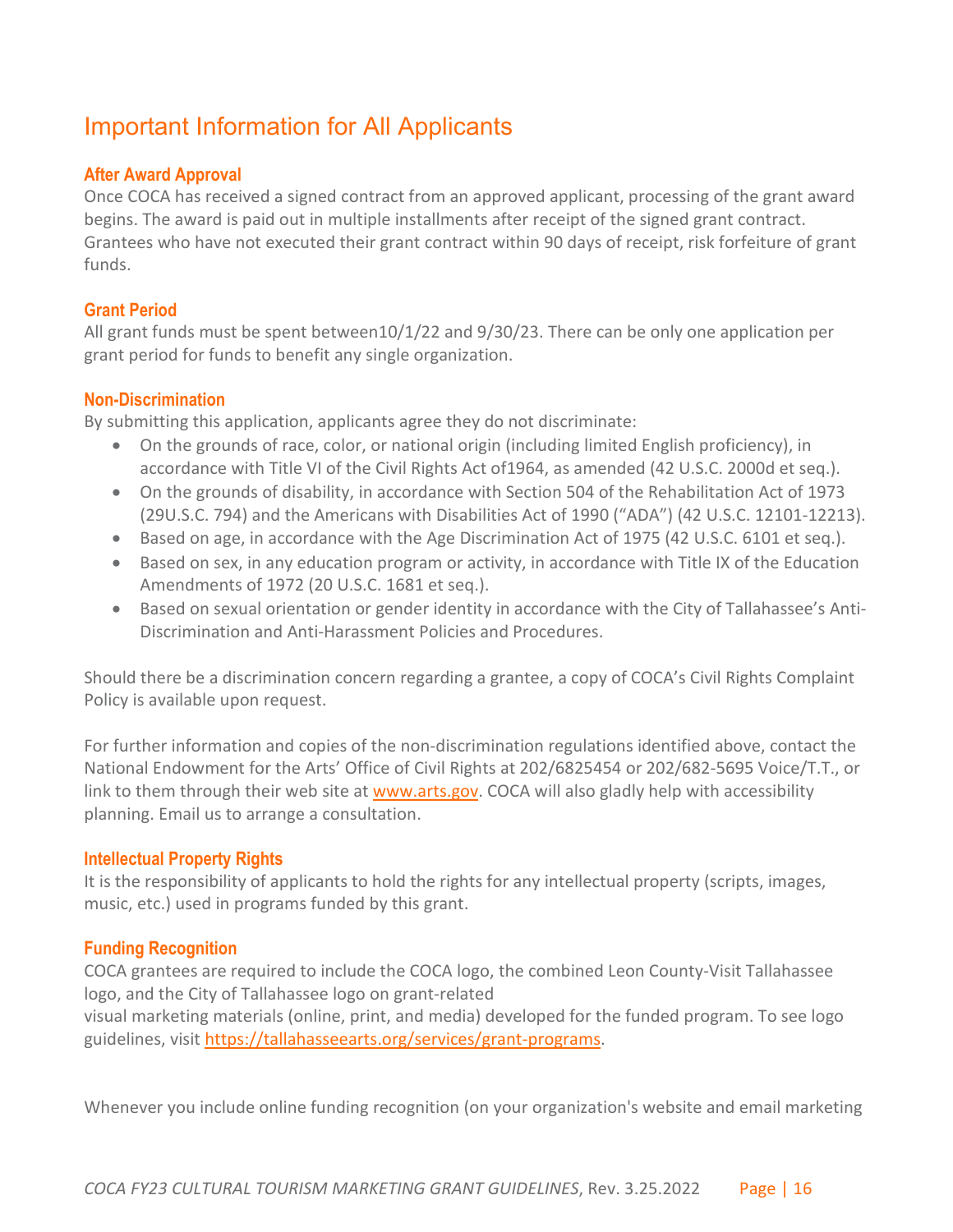for example), the combined Leon County-Visit Tallahassee logo should be linked to [www.VisitTallahassee.com](http://www.visittallahassee.com/) the City of Tallahassee logo should be linked to [www.Talgov.com,](http://www.talgov.com/) and the COCA logo should be linked to [www.TallahasseeArts.org](http://www.tallahasseearts.org/) whenever possible. Grant-related marketing materials MUST be submitted to Communications & Marketing Manager, Erica Thaler at [erica@tallahasseearts.org](mailto:erica@tallahasseearts.org) for approval prior to the publication, dissemination, or release of marketing materials.

Grantees are encouraged to submit their marketing materials before a new fiscal year begins, as they may be able to get annual approval for certain types of collateral (such as posters or emails), if the subsequent logo use is identical. Please note: Grantees which have been funded for the current fiscal year and anticipate funding for the subsequent fiscal year are encouraged to continue following the recognition policy described above when promoting their upcoming season or programs for a new fiscal year. Inclusion of logos is necessary when recognizing support of sponsors and should appear on most, if not all marketing materials. This is not required where space is limited and there is no reasonable space to provide recognition for sponsors.

Wherever other sponsors for your grant program are included, COCA, Leon County-Visit Tallahassee, and City of Tallahassee logos should also be included. For ease of use, a "combination logo" of COCA/City/County/Visit Tallahassee may be used on all print media. However, the combination logo may not be used for online funding recognition, as online funding recognition must include individual logos with hyperlinks to the appropriate agency.

If COCA notifies a grantee of a failure to properly acknowledge COCA, Leon County-Visit Tallahassee, and the City of Tallahassee, and in any of their grant-related marketing/promotional materials during the grant cycle, and then the grantee fails to correct the issue, that grantee will have 5 points deducted from the next grant application which the organization submits to COCA. Our government partners are dedicated to supporting worthwhile local events through grant programs and other promotional opportunities but reserve the right to reduce or eliminate grant funding for organizations that do not comply with grant recognition policies.

Grantees are required to submit copies of proof of grant acknowledgment prior to payment of the award.

### <span id="page-16-0"></span>**Changes to Programs**

Grant funds may be used only for those programs or purposes specified in the application, reviewed by the grant panel, and approved by the COCA Board and the TDC. Any significant changes in a grantee organization or its programs (i.e., budget, schedule, scope, personnel, etc.) must be submitted as a proposed amendment at the time the changes take place, and approved in advance in writing to COCA, before grant funds may be utilized by grantee.

#### <span id="page-16-1"></span>**Grant Reports**

Each grant recipient will be required to submit one interim report and/or one final report of all funds disbursed to their organization using forms provided by COCA. The report will include Programming Documentation, Expenditure Log, and, upon request, Proof of Payment. The report will also include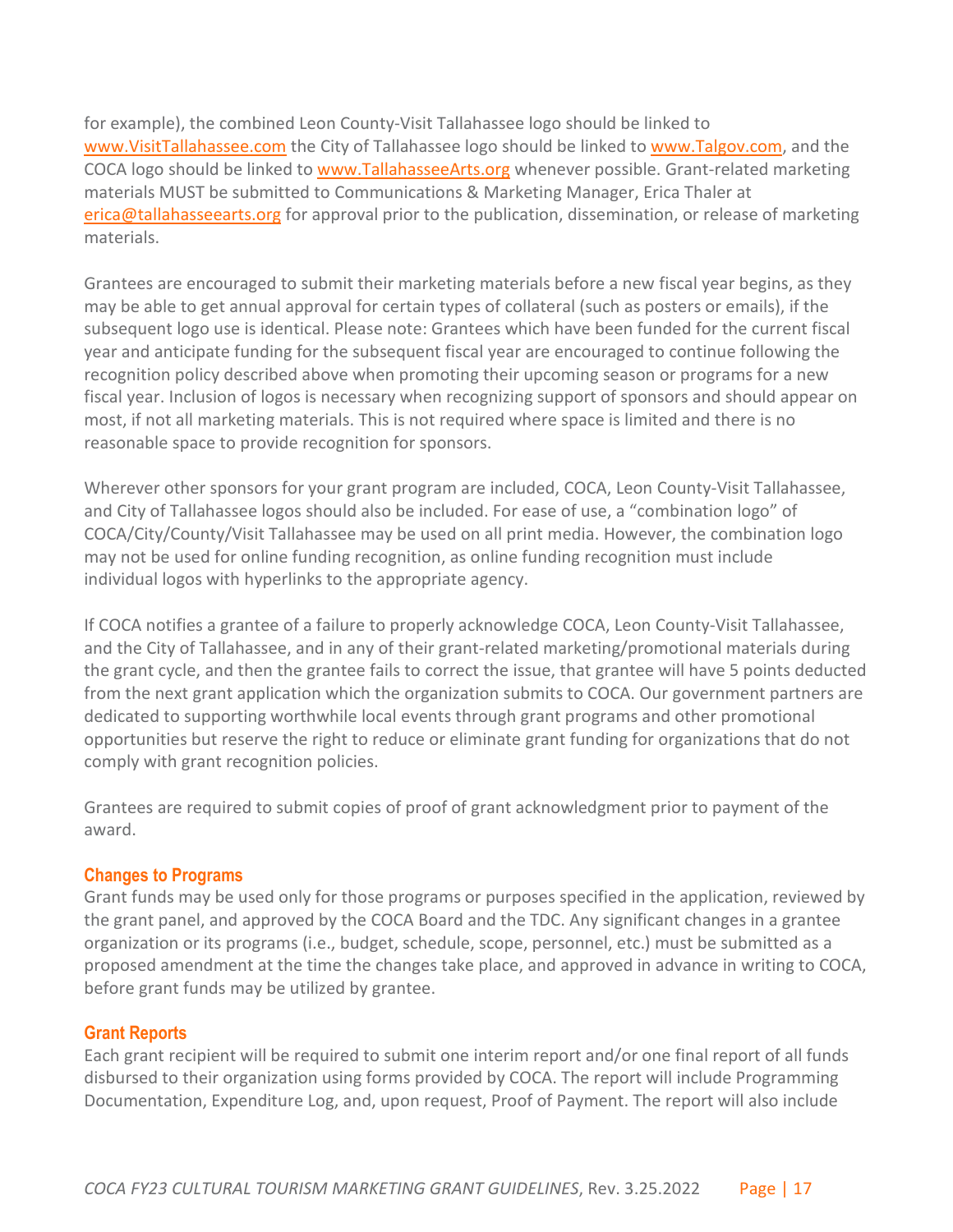proof of Logo Recognition. Grantees are also required to report the estimated number of visitors or potential visitors served by the project or program. See p. 5 for specific deadlines. Grant Report Forms will be completed in COCA's online grant portal – [https://tallahasseearts.submittable.com/submit.](https://tallahasseearts.submittable.com/submit)

An applicant must demonstrate that they:

- implemented the program(s) for which they received funding
- spent the grant funds on allowable expenses and as indicated in their application
- spent all grant funds within the grant activity period
- followed the appropriate logo recognition guidelines

Failure to do so, or failure to do so in a timely manner, will require the applicant to fully repay any funds received and become ineligible for future funding.

Grantees who fail to submit reports at the appropriate deadline may be ineligible for the following grant cycle.

In extreme/unusual circumstances, an organization may request an extension from COCA.

# <span id="page-17-0"></span>**Application**

#### <span id="page-17-1"></span>**Basic Information**

- Organization Name (official IRS)
- DBA or Department/Program Name (State Partners)
- Address
- Organization Website or social media page
- Federal Tax ID
- Date of Incorporation/Founding
- Number of years doing business in Leon County as a cultural organization
- Grant Contact (optional Marketing Contact and Authorized Official Contact)
- State Partner request or upload letter of support from parent institution

#### <span id="page-17-2"></span>**Organization Information**

- Mission and purpose of organization
- How will you use these funds to increase the visibility and awareness of your programming to those outside Leon County? Include any spending related to COVID-19.
- Please indicate the out of County geographic markets you will be targeting
- Please indicate the marketing tactics you will employ
- How will your proposal enhance your overall marketing efforts? Include any efforts related to COVID-19. How does the proposed expense(s) fit into your overall marketing efforts?
- How do your organization's activities, services, venue(s), or event(s) help to promote Tallahassee/ Leon County as a tourist destination? Include how this is handled due to COVID-19.
- How will you measure the success of your marketing efforts? Include measures like surveys,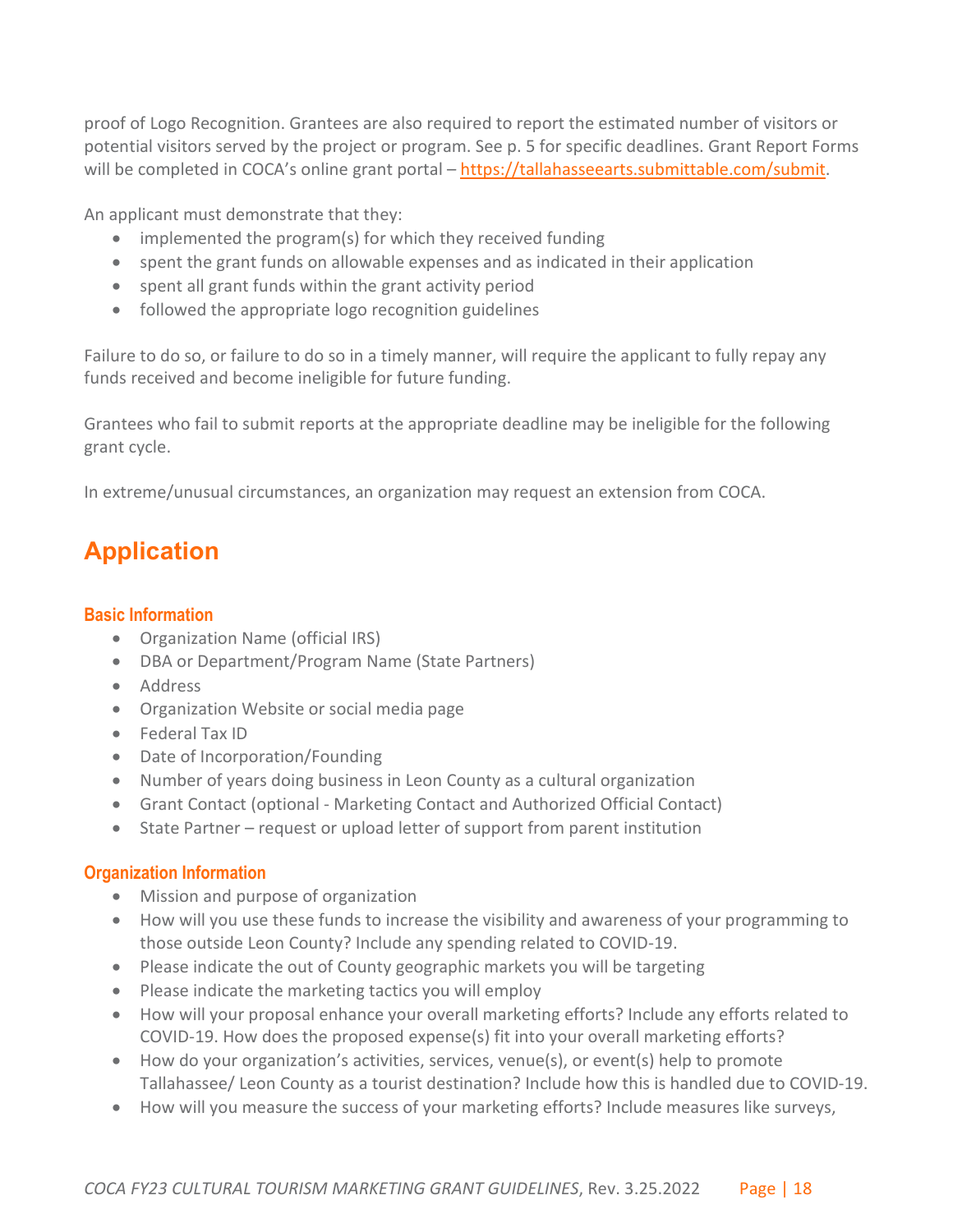web analytics, social media statistics, attendance figures, written feedback or other evaluation methods, projected outcomes and any impact related to COVID-19.

- Does your organization have a method of tracking visitors from outside Leon County?
- Provide your organization's overall marketing plan. Describe how you currently promote your organization and the programs you offer. Include any changes due to COVID-19.
- scribe the program for which you are requesting funding.

#### <span id="page-18-0"></span>**Budget Information**

• Grant Request Detail (shows allocation of COCA grant funds) – detailed grant funds expenditure information including - Payee/Vendor, Amount, Expense Description, Target Market(s), and Marketing Tactic

#### <span id="page-18-1"></span>**Impact Survey**

• Provides impact numbers based on your last complete fiscal year.

### <span id="page-18-2"></span>**COVID-19 Impact**

• Provides information about the impact of COVID-19 on your organization

#### <span id="page-18-3"></span>**COVID-19 Protocols**

• Indicates safety protocols you will practice for in person events

#### <span id="page-18-4"></span>**Supplemental and Contingent Items**

You may include any supplemental material that you feel will be helpful to panelists in evaluating the overall quality and impact of your organization. Please focus on quality and material that helps to tell your story particularly as related to the programs for which you are requesting funding. You may submit up to 6 items of supplemental materials (no more than 24 individual pages). Title each item and upload as separate items. The intent of limiting the number of support materials is to help the grant panelists review an appropriate number of materials, with a consistent number provided from each applicant.

Supplemental material might include programs, catalogs, publicity material, artist work samples, press coverage, photographs, audio-visual material, organizational chart, brief history of the organization, etc. Panelists will not be able to review audio-visual materials at the panel meeting.

Supplemental material may also include:

• Recent support letters: Correspondence from people who benefit directly from programs related to your proposal (participants, students, audience members, tourists, tourism partners, etc.) and/or letters of support from collaborating organizations or individuals showing evidence of support. Limited to four pages. *Please note letters from public officials are not useful unless the officials are personally familiar with your organization. To avoid the appearance of a conflict of interest, no support correspondence should be included that is written by COCA staff or board members (see<https://tallahasseearts.org/>[about-coca/coca-staff](https://coca.tallahasseearts.org/about-coca/coca-staff) for a current list). If so, those letters will be removed from your application prior to panel review.*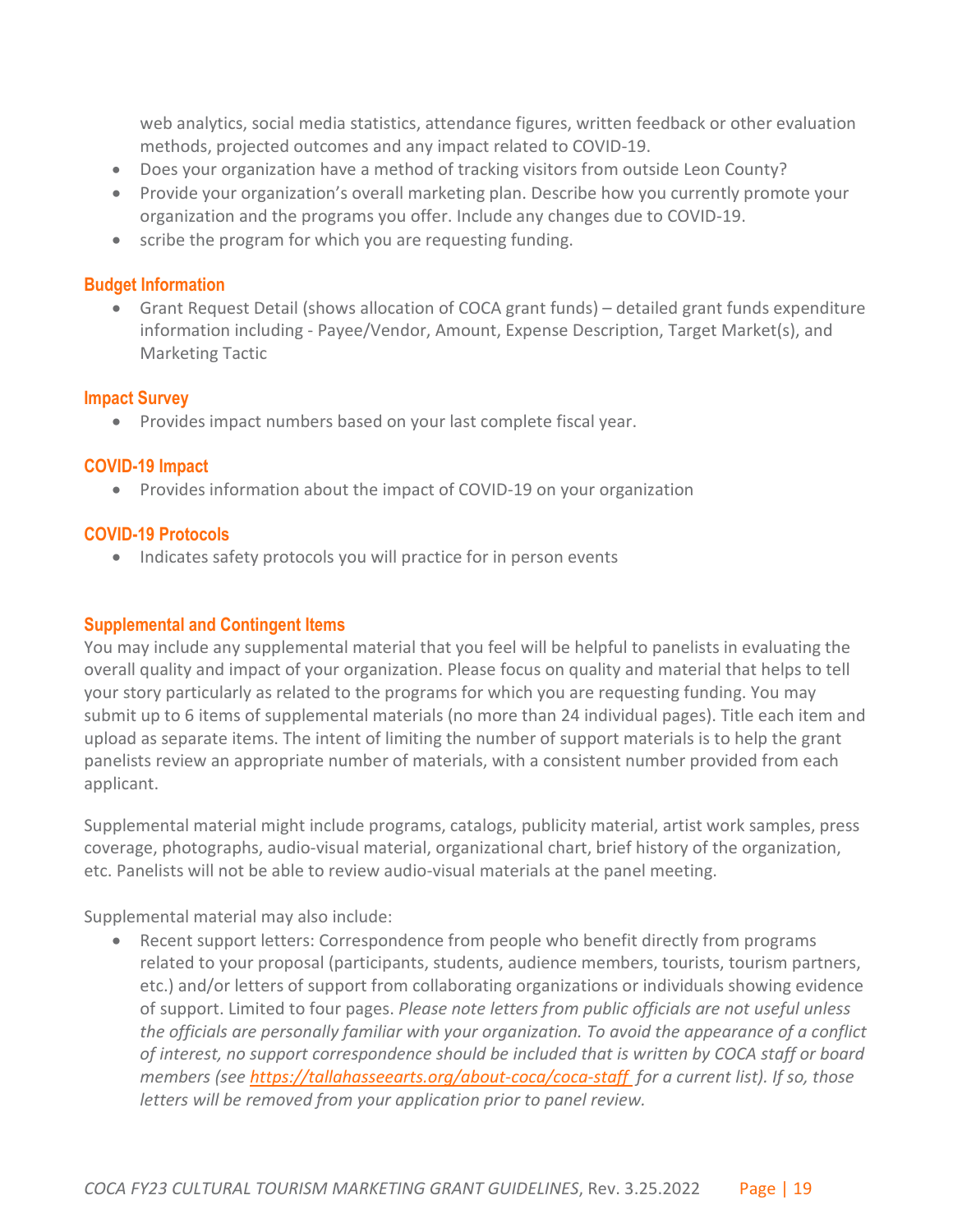• List of productions, exhibitions, concerts and/or publications your organization has recently produced/presented. *Consider including the total attendance/participation figures for each event (audience, artists, and volunteers). To calculate these numbers, you may use "instances of participation" – each visit to your facility by a single person (i.e., multiple visits count as multiple instances of participation.)*

Contingent Items (Please include the following items, if applicable)

- Partnership acknowledgment. Required only if your funding proposal is contingent on the participation of key partner(s). Commitment can be documented through letters, emails, or signed contracts. *(For example, Puppetry Tallahassee will team with ABC Gallery to host nationally known artist Julie Taymor for a local exhibit and performance. Without a commitment from ABC Gallery and confirmed interest from Julie Taymor's agent, the proposal is not viable.)*
- Letter of support from the Agency Head, Division Director, Dean, Department Chair or University Supervising Official of the applicant. *Required of State Partner applicants only.*

# <span id="page-19-0"></span>**Grant Panelist Nomination**

COCA's ability to recruit qualified and objective reviewers depends on your recommendations. Nominations are accepted year-round for consideration during the appointment process. Current, electronic copies of all forms are available on COCA's website at [https://tallahas](https://tallahas-/)[seearts.org/services/grant-programs.](https://coca.tallahasseearts.org/services/grant-programs)